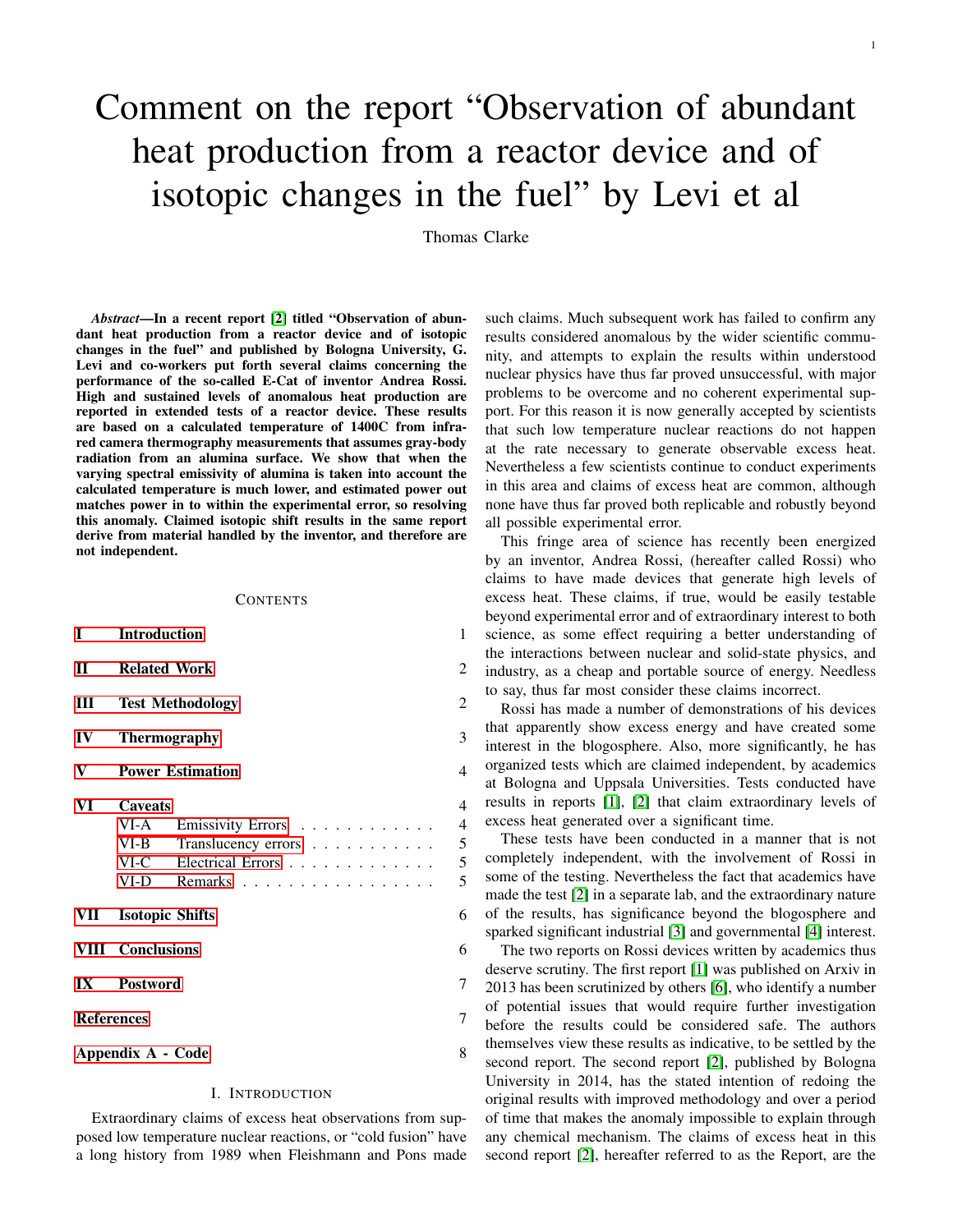subject of this comment.

The next Section details related work, Section III introduces the tests conducted in the Report, and Section IV contains the main thermography re-analysis. The next section uses this to recalculate the estimated power from the reactor device. Section VI discusses a number of additional issues that may affect results. Section VII briefly considers the isotopic shift results. Finally Section VIII concludes and Section IX notes the reaction to this document. The code used to generate the recalculated temperature and power values is included as Appendix A.

#### II. RELATED WORK

<span id="page-1-0"></span>[\[5\]](#page-6-7) details the significance of spectral emissivity in the Report measurements, and notes the key mistake made of conflating band emissivity and spectral emissivity. We follow this work for the detailed emissivity figures used here to generate results, its recognition of band emissivity as important in determining temperature. However in calculating the required temperature adjustment [\[5\]](#page-6-7) implicitly assumes that grey body band radiance varies with temperature as does grey body total radiance. From this [\[5\]](#page-6-7) calculates lower temperatures in this test that nevertheless show significant excess heat. In this paper we calculate a more accurate and markedly different solution based on numerical integration of the Planck Law.

[\[7\]](#page-6-8) concludes that the correct temperature for the tests in the Report is much lower than stated, but they do not give their calculations, nor precisely calculate power out based on the new temperature.

[\[8\]](#page-6-9) describes some experimental investigation of alumina tube thermal characteristics, which confirm that the Rossi device temperature would be higher than calculated by the report [\[2\]](#page-6-0) for the claimed dissipated power.

In [\[9\]](#page-6-10) a USPTO examiner rejects a patent application from Rossi on the grounds that the data from the Report was unsafe evidence of correct operation of Rossi's device. A number of grounds were given, those relevant to the work here are that there was no control, and the results rely on emissivity values from textbooks when the real emissivity of alumina is known to be variable.

There remains an interesting question, which this paper addresses: given the data from the Report and *correct* calculations what is the likely performance of the Rossi device? The expectation would be near zero excess heat, and therefore so-called COP (coefficient of output power) equal to 1 where:

$$
COP = \frac{\text{Total energy out}}{\text{Total energy in}}
$$

Note that chemical energy released or absorbed during the test might make COP differ from 1 but in this case the small mass of the tested material and long duration of the test makes such deviation from expectation very small.

#### III. TEST METHODOLOGY

<span id="page-1-1"></span>The Report details the device to be tested as a small alumina tube "reactor" heated electrically via embedded heater wires made of Inconel. Measured electrical power heats the reactor

via a feedback loop using a thermocouple embedded in the tube. The total heating power used during tests ranges from a few 100W to 900W. As a result the reactor becomes hot with temperatures of up to 1400C claimed.

The claims of "abundant" excess heat in the Report rest on the difference between dissipated heat from the reactor, estimated as the sum of calculated radiant and convective losses, and the measured electrical power in. The small size of the reactor and long period of the tests makes any chemical contribution to the claimed excess negligible. The results are thus indeed extraordinary providing that the input power measurement, and the output power calculation, are safe.

In order to calculate output power the reactor surface is monitored by an infra-red thermographic camera and surface temperature calculated from infra-red radiance. Power dissipated by radiation and convection is then calculated from theoretical parameters.

Surprisingly there is no independent check of this indirect temperature measurement method. This lack is explained in the Report as due to a mechanical difficulty in attaching thermocouples to the reactor surface. The embedded temperature measurement device in the reactor core was provided by the inventor Rossi and not used other than to stabilise reactor temperature in a feedback loop using equipment provided for the Report authors by Rossi and treated by them as a black box.

The reactor was tested initially without "fuel", where the calculated output power is expected to match the input electrical power of approximately 450W. The observed approximate match was cited in the Report as validation for the indirect thermography and power calculations. The extraordinary results come from subsequent tests of the same reactor with "fuel" and input powers of approximately 750W and 850W, resulting in calculated output powers of approximately 2400W and 3300W respectively.

It is notable that, as the authors of the Report themselves point out, there is no control. Instead the no "fuel" so-called "dummy" test is conducted at a much lower input power. The fact that the claimed temperatures are much higher than the initial temperature makes reliance on calculations that match at the much lower temperature unsafe, contrary to what is suggested in the Report. Additional effects at higher temperatures negligible at lower temperature may invalidate results, and we will explore this in the next two sections.

The authors of the report note, as additional evidence for excess heat, the fact that their calculated output power varies by 700W [\[2\]](#page-6-0):

What immediately stands out in Table 7 is the sharp difference between values obtained in the first ten days of the test (files 1 to 5 included), when power input to the reactor was kept at lower levels, and those obtained in the second period, in which power supply was increased by slightly more than 100 W. The effect of raising power input was an increase in power emission of about 700 W.

Thus even if calculations of output power have errors one might expect these errors to be relatively constant in the 750W and 850W input cases, and this acceleration in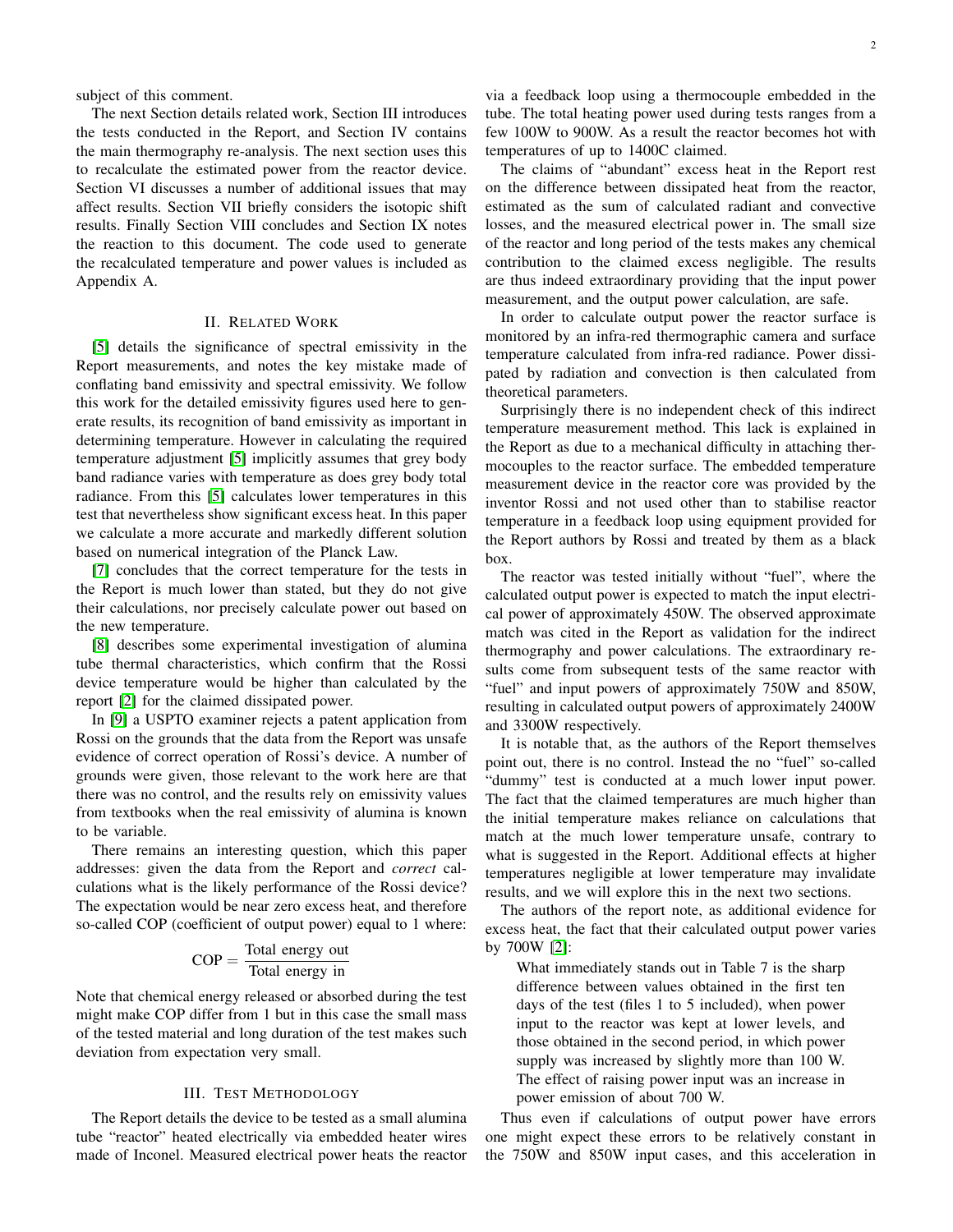calculated output is a significant anomalous factor. If these results stand they are indeed anomalous, even without the safety and assurance of a control.

In addition to the experiment, samples of the reactor "fuel" and "ash" were taken for analysis, with unusual isotopic shift results, showing particularly a change in nickel from natural isotopic abundance (approximately  $30\%$  <sup>62</sup>Ni) to 99% pure  $62$ Ni.

#### IV. THERMOGRAPHY

<span id="page-2-0"></span>Infra-red cameras are an established non-contact way to measure surface temperature. The camera measures radiant power within a given optical bandwidth, in this case the instrument chosen was the Optris PI-160. This [\[10\]](#page-6-11) has an optical system with sensitivity over the band  $7.5\mu$ m - 13 $\mu$ m.

The PI-160 instrument is used by entering an emissivity value for the surface to be measured. Each pixel of the camera receives radiant power that is converted by the camera software into a temperature using the relevant gray-body radiation curve. This relies on a known correct value for surface emissivity.

The Report notes that alumina is not a gray body, and addresses this problem by using temperature-dependent values for alumina total emissivity found in a reference. Linearly interpolation from the given values makes a continuous curve for emissivity. This curve is used as follows:

- 1) Set  $\epsilon_{est}$  to 1.0
- 2) Input  $\epsilon_{est}$  to PI-160 as emissivity
- 3) Set  $T_{est}$  to the temperature reading from the PI-160.
- 4) Set  $\epsilon_{est}$  from the interpolated curve to the value corresponding to  $T_{est}$ .
- 5) If  $\epsilon_{est}$  has changed go to Step 2.

This method will normally converge quickly and lead to the correct value of temperature if the curve for emissivity versus temperature is correct. The emissivity needed for this curve is that seen by the Optris instrument in the sensor band of 7.5µm to 13µm, and hereafter called *band emissivity*. For many materials, including ideal gray bodies, the *band emissivity* and *total emissivity* are the same. However for others the two values are different.

The mistake in the Report comes from using textbook values for total emissivity when what is needed is the corresponding value of the band emissivity. Alumina is well known to have a spectral emissivity that varies markedly over the range of interest. The emissivity over the Optris band varies between 0.85 and 0.95 and is well approximated by 0.9. The emissivity at higher frequencies is much lower, and this leads to a total emissivity as noted in [\[2\]](#page-6-0) that decreases with increasing temperature down to a much lower value of 0.4.

The test leading to claimed high excess heat was conducted at a reported temperature of 1392C-1412C. Following the total emissivity curve the emissivity value at these temperatures is 0.4. The correct value is however the band emissivity of 0.9.

In order to determine the actual measured temperature for these measurements we need to understand how the radiance in the band  $\lambda_0 = 7.5 \mu m$  to  $\lambda_1 = 13 \mu m$  is combined in the Optris camera with the entered emissivity to calculate temperature. The radiance sensed by the PI-160 from an ideal gray body of emissivity  $\epsilon$  and temperature T is given from the Planck Law and the Optris sensor band sensitivity  $B(\lambda)$  and hereafter called the *band signal*. We follow [\[5\]](#page-6-7) by integrating over the sensor bandwidth from  $\lambda$ 0 to  $\lambda$ 1:

$$
R(\epsilon, T) = K \int_{\lambda_0}^{\lambda_1} B(\lambda) \frac{hc}{\lambda^5} \frac{1}{e^{\frac{hc}{\lambda kT}} - 1} d\lambda \tag{1}
$$

Here  $K$  is a constant that will cancel in what follows. Note that although the exact sensor band sensitivity  $B(\lambda)$  is not known the typical sensitivity for such sensors, which is used here following [\[5\]](#page-6-7), will suffice since the results are not very dependent on variation in sensitivity over the band.

The significant difference between the results here and those given in [\[5\]](#page-6-7) comes from Equation 1. In [\[5\]](#page-6-7) the dependence of  $R$  on  $T$  is assumed to be:

$$
R \propto T^4
$$

That would be true were the integral over the entire wavelength range, in which case the well known black body power temperature dependence would apply. However the integral is over the range  $\lambda_0 - \lambda_1$  of the Optris sensor which is at a wavelength much larger than the black body radiation peak at the temperatures of interest here. This makes the dependence of  $R$  on  $T$  close to that of the Rayleigh-Jeans Law, for which  $R \propto T$ . The recalculation here will use a numerical integration of Equation 1 for an accurate solution. This approximate analysis shows that compared with  $[5]$  the exponent of  $T$  will be approximately 1, rather than 4, and that therefore the actual temperature adjustment to the Report values will be larger than is calculated in [\[5\]](#page-6-7).

The correct temperature  $T_{real}$  relates to that given in the Report by equating band signal calculated from the Report value of emissivity  $\epsilon_{rep}$ , and calculated temperature  $T_{rep}$ , to that from the band emissivity  $\epsilon_{band}$  and temperature  $T_{real}$ :

$$
R(\epsilon_{rep}, T_{rep}) = R(\epsilon_{band}, T_{real})
$$

Using the above equation, and the dependence of  $\epsilon_{rep}$  on  $T_{rep}$  defined by alumina total emissivity and used in the Report, we define a compensation function:

$$
T_{real} = T_{adj}(T_{rep})
$$

Calculating this function requires numerical integration as in Equation 1. Table I shows the numerically computed values of  $T_{real}$  versus  $T_{rep}$  for two typical files of data in the Report.

| File number | Report Temperature | Real Temperature              |  |  |  |  |
|-------------|--------------------|-------------------------------|--|--|--|--|
|             | $T_{rep}$          | $T_{real} = T_{adj}(T_{rep})$ |  |  |  |  |
| 3           | 1256               | 713                           |  |  |  |  |
| 12          | 1401               | 779                           |  |  |  |  |
| TABLE I     |                    |                               |  |  |  |  |

These results depend slightly on the Optris bolometer spectral sensitivity  $B(\lambda)$  which is not precisely known, this must be considered an additional experimental error that is not considered by the Report.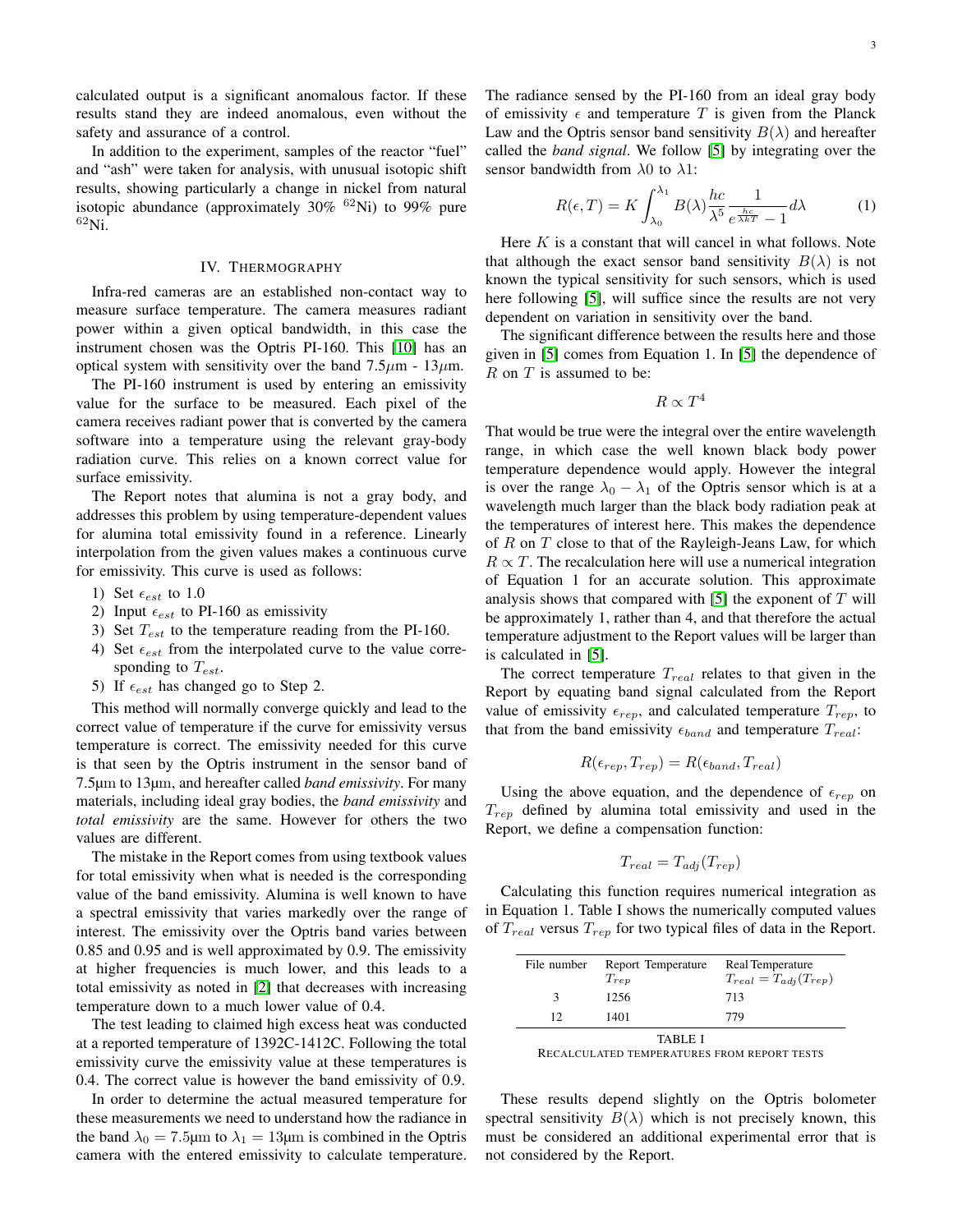<span id="page-3-0"></span>The Report calculates total dissipated power as a sum of radiated and convected components. Both are dependent on temperature. Following the Stephan Boltzmann Law radiated power is calculated as:

$$
C_r A \epsilon_{tot} T^4
$$

where  $C$  is a constant, A is the surface area, and  $T$  is the radiating surface temperature. The constants do not matter for calculation of the ratio of real to Report-calculated radiated powers:

$$
\frac{Prad_{real}}{Prad_{rep}} = \frac{\epsilon_{tot}(T_{real})}{\epsilon_{tot}(T_{rep})} \frac{T_{real}^4}{T_{rep}^4}
$$

Here  $\epsilon_{tot}(T)$  is the temperature-dependent total emissivity of alumina. This is estimated in the Report from data in a materials reference. We accept here the given values for  $\epsilon_{tot}$  with the proviso that the actual emissivity of alumina is known to be dependent on crystalline microstructure and surface treatment and therefore these values are approximate.

Convective power is calculated in the Report as (for small changes) proportional to  $T^{1.25}$ :

$$
C_{conv}T^{1.25}
$$

where  $C_{conv}$  is a constant that will cancel and therefore:

$$
\frac{Pconv_{real}}{Pconv_{rep}} = \frac{T_{real}^{1.25}}{T_{rep}^{1.25}}
$$

Applying these adjustments to the Report data we have the results shown in Table II. It should be noted that these results are approximate and a more careful calculation would require detailed data not provided in the report.

| Data file<br>number | Input<br>Power | Report<br>Output<br>Power | Report<br><b>COP</b> | Real<br>Output<br>Power | Real<br>COP |  |
|---------------------|----------------|---------------------------|----------------------|-------------------------|-------------|--|
| 3                   | 755            | 2418                      | 3.20                 | 808                     | 1.07        |  |
| 12                  | 865            | 3179                      | 3.67                 | 921                     | 1.064       |  |
| TARLE II            |                |                           |                      |                         |             |  |

RECALCULATED POWERS FROM TESTS

What is most striking about these recalculated results is that the apparent nonlinear increase in output with input noted by the Report authors has vanished. The two high temperature tests show calculated output powers a constant ratio of the input power, as expected given that the various error mechanisms do not change significantly over such a small temperature change.

Why then did the original Report calculation lead to apparent nonlinearity? The answer comes from the way that total power and total band radiance vary with temperature. Band radiance (for a band, 7.5 $\mu$ m to 13  $\mu$ m, at much longer wavelength than the black body radiation peak spectral radiance at  $3\mu$ m) varies as  $T^n$  where  $n \ll 4$  whereas total power varies as  $T<sup>4</sup>$ . The difference results in the correction required to the report calculations for power, and is highly nonlinear with input power.

The new calculations shown here precisely correct the apparently nonlinear relationship between input and output power shown in the Report.

#### VI. CAVEATS

<span id="page-3-1"></span>The calculations here show that the tests described in the Report do not represent evidence of anomalous excess heat production. The new calculations follow as far as possible the methods of the Report, correcting the error deriving from conflation of band emissivity and total emissivity.

There are a number of additional sources of uncertainty in these calculations, not considered in the Report, that would need to be considered in any future application of this methodology. We consider these below.

#### <span id="page-3-2"></span>*A. Emissivity Errors*

The reactor surface used here has ridges. These, when compared with a flat surface, will provide some reflection of radiated energy and therefore increase emissivity according to the *view factor*. This correction has a view factor (configuration factor)  $F$ , that for regular  $90^\circ$  apex ridges as here is known [\[11\]](#page-6-12) to be:

$$
F = 1 - \sin 45^{\circ} = 0.293
$$

The total radiation is the sum of direct, singly reflected, multiply reflected, etc. The *n*th reflection contributes  $\epsilon((1 - \epsilon)F)^n$ to the total from which we deduce the effective emissivity  $\epsilon'$ of a surface with view factor  $F$  to be:

$$
\epsilon' = \epsilon \sum_{n=0}^{\infty} (F(1-\epsilon))^n = \frac{\epsilon}{1 - F(1-\epsilon)}
$$

Table III shows this relationship tabulated. The effect on the calculations here is small because the changes in alumina band emissivity and total emissivity affect the calculated radiated power  $P_{rad}$  in opposite directions.

|           | $\epsilon$ | $\epsilon'$ | $P'_{rad}/P_{rad}$                   |  |  |  |
|-----------|------------|-------------|--------------------------------------|--|--|--|
|           | 0.4        | 0.485       | $+21%$                               |  |  |  |
|           | 0.9        | 0.927       | $-5\%$                               |  |  |  |
| TABLE III |            |             |                                      |  |  |  |
|           |            |             | <b>CORRECTION DUE TO VIEW FACTOR</b> |  |  |  |

This correction to  $\epsilon$  is well understood and deterministic, therefore it is included in the recalculations here made in the previous sections.

In addition to this error the spectral emissivity of alumina at higher frequencies is highly dependent on surface porosity and crystalline micro-structure, therefore the values used here (following [\[5\]](#page-6-7)) may not reflect the actual experiment. This error is perhaps the most significant since no interpretation can be made of output power without the spectral emissivity of the precise alumina used in this test.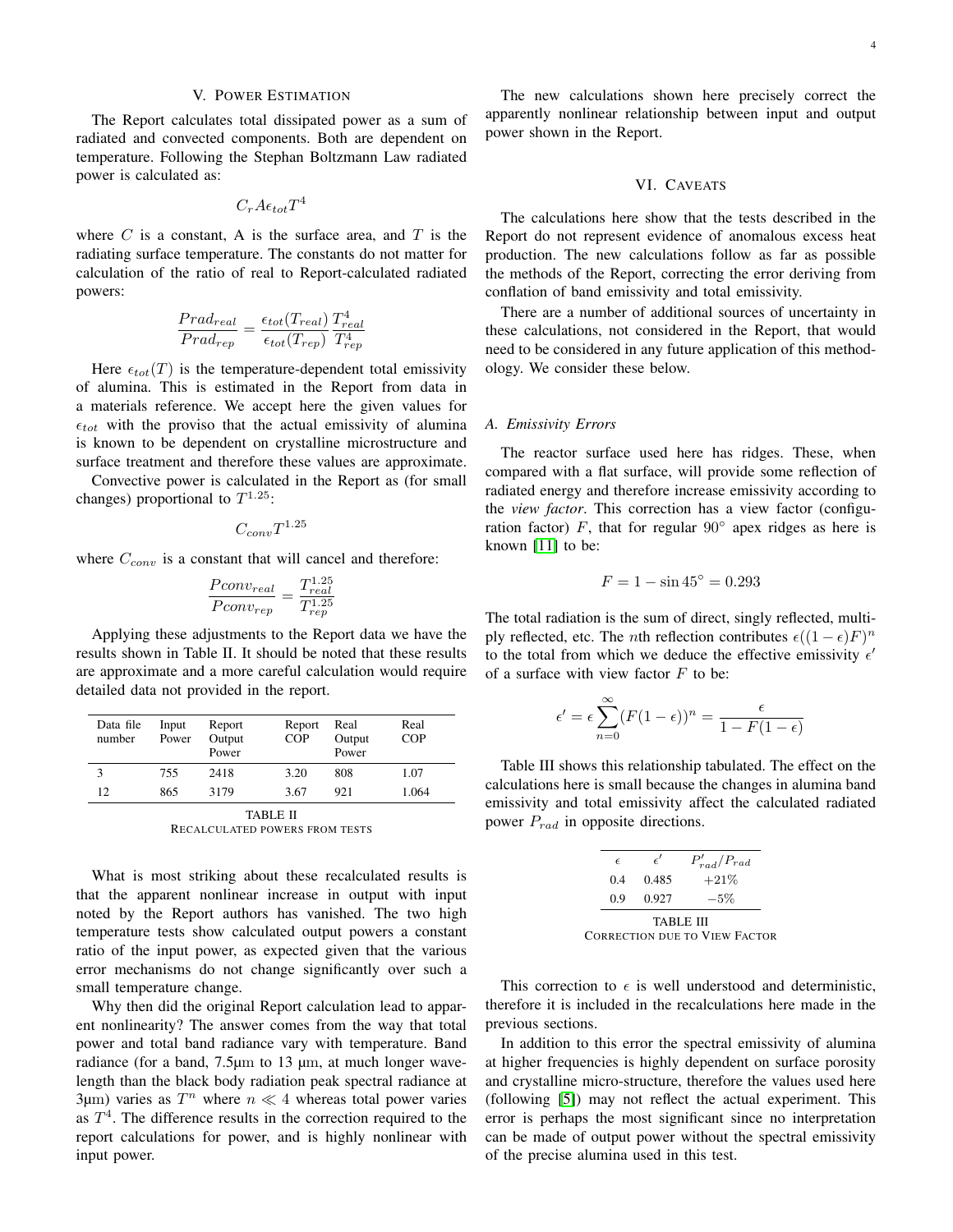## <span id="page-4-0"></span>*B. Translucency errors*

Alumina is known to be translucent at lower wavelengths. This cannot be described as a different emissivity and has an effect on the results which is uncertain although probably positive for measured COP. [\[12\]](#page-6-13) shows that when alumina is transparent its measured emissivity depends on how it is heated: in this case the hot heater wires close to the alumina surface may radiate at an effective emissivity different from the alumina. This error is impossible to quantify because it depends on the heater wire emissivity, temperature, and surface coverage, all of which are unknown.

### <span id="page-4-1"></span>*C. Electrical Errors*

This comment has not attempted to address all other errors that might exist in the output or input power calculations. In addition to the issues noted here that result in significant uncertainty not considered in [\[2\]](#page-6-0), insufficient information is presented to know whether the error analysis from the authors of [\[2\]](#page-6-0) is complete.

Nevertheless there is much information available in the Report about the electrical measurements used, and from this one significant source of error can be determined.

The input power is supplied from three-phase mains. Power is measured using a PCE-830 three phase power analyzer and some care is taken to check that any harmonics present in the measured signals are captured by the analyzer. The exact way that input power is measured is not clarified, but usually the total power from the PCE-830, the sum of the power from each phase, would be taken.

The PCE-830 measures power by true integration of voltage and current on each of the three phases. This method is normally accurate and allows the true power delivered to the load to be correctly estimated. Accuracy of measurement is related to accuracy of current and voltage measurement and must be determined from the manufacturer's specification.

The Report describes in detail a Delta connection of the device to the three phase supply supply. The reported data gives so called *Joule heating powers*, the power dissipated in connecting leads, and supply powers for all tests. From the connection diagram the ratio between these two powers must be fixed and related to the ratio between the resistances of the Inconel heating coils and the connection wire. This cannot change from one test to another. The electrical powers for dummy and active tests are shown in Table IV. The normalized ratio would be expected to be near 1 to within measurement accuracy, because it depends only on the ratio of heater and connection wire resistance. A possible deviation from this would be due to the variation in Inconel wire resistivity with temperature which is much too small over the given range [\[13\]](#page-6-14) to account for the factor of 3.3 difference between dummy and active data.

This difference might be related to some change in the connection of the device between active and dummy tests. That would not in itself invalidate the results, since the power measurement from the PCE-830 is true power and the "Joule heating" correction is very small, so if this is wrong it is a small error.

| Data<br>File | Approx<br>Tem-<br>per-<br>ature<br>(C) | resistivity Joule<br>$(\mu\Omega m)$ | Heat-<br>ing<br>Power<br>(W) | Total<br>power<br>(W) | Ratio   | Ratio<br>nor-<br>mal-<br>ized |
|--------------|----------------------------------------|--------------------------------------|------------------------------|-----------------------|---------|-------------------------------|
| Dummy        | 360                                    | 1.09                                 | 6.7                          | 486                   | 0.01379 | 1.000                         |
| 3            | 713                                    | 1.13                                 | 36.49                        | 791.48                | 0.04610 | 3.343                         |
| 5            | 705                                    | 1.13                                 | 36.13                        | 785.79                | 0.04598 | 3.334                         |
| 13           | 775                                    | 1.13                                 | 41.62                        | 910.47                | 0.04571 | 3.314                         |
| 15           | 779                                    | 1.13                                 | 41.46                        | 905                   | 0.05481 | 3.322                         |

TABLE IV

COMPARISON OF JOULE HEATING AND TOTAL INPUT POWERS

However some caution must be exercised because the authors show in their report a typical current waveform with a very high crest factor - close to 4. Such high crest factors may lead to additional errors in current and therefore power measurement - they are outside the instrument specification [\[14\]](#page-6-15) for accurate power measurement.

*Summary:* The given electrical data shows a clear anomaly that indicates a change in electrical measurements between dummy and active tests. A comparison of the stated information with the PCE-830 specifications shows that the electrical power measurement could have significant error due to high crest factor in the measured waveforms, if so a change in measured currents between dummy and active tests due to change in electrical connections (e.g. Wye to Delta connection) could lead to a difference between dummy and active COP estimates due to such measurement error, as well as errors in each separately. There is insufficient information to evaluate this error.

# <span id="page-4-2"></span>*D. Remarks*

The view factor correction noted in section [VI-A](#page-3-2) has been included in the results here which otherwise follow as far as possible the methodology of the Report. This correction increases COP values by approximately 15%, so that omitting it would lead to  $COP < 1$ . There may be other small corrections not considered here. The calculation of total power out is particularly complex and the values from the report for convection may perhaps contain other errors, due to assumptions made in the theoretical analysis in which equations for ideal geometry are used without consideration of edge effects. Against this it should be noted that convection is a relatively small amount of the active test output power, which is dominated by radiation.

In such a situation much greater confidence could be given to the analysis were results from a control experiment presented in which the same input power was used but without the active material thought to generate excess heat. The Report gives as reason for this lack that the high temperatures might damage the heater element. The actual temperature in this test is much lower than calculated in the Report and therefore a control test would presumably be possible without danger to the equipment, even if the concerns of the Report were correct.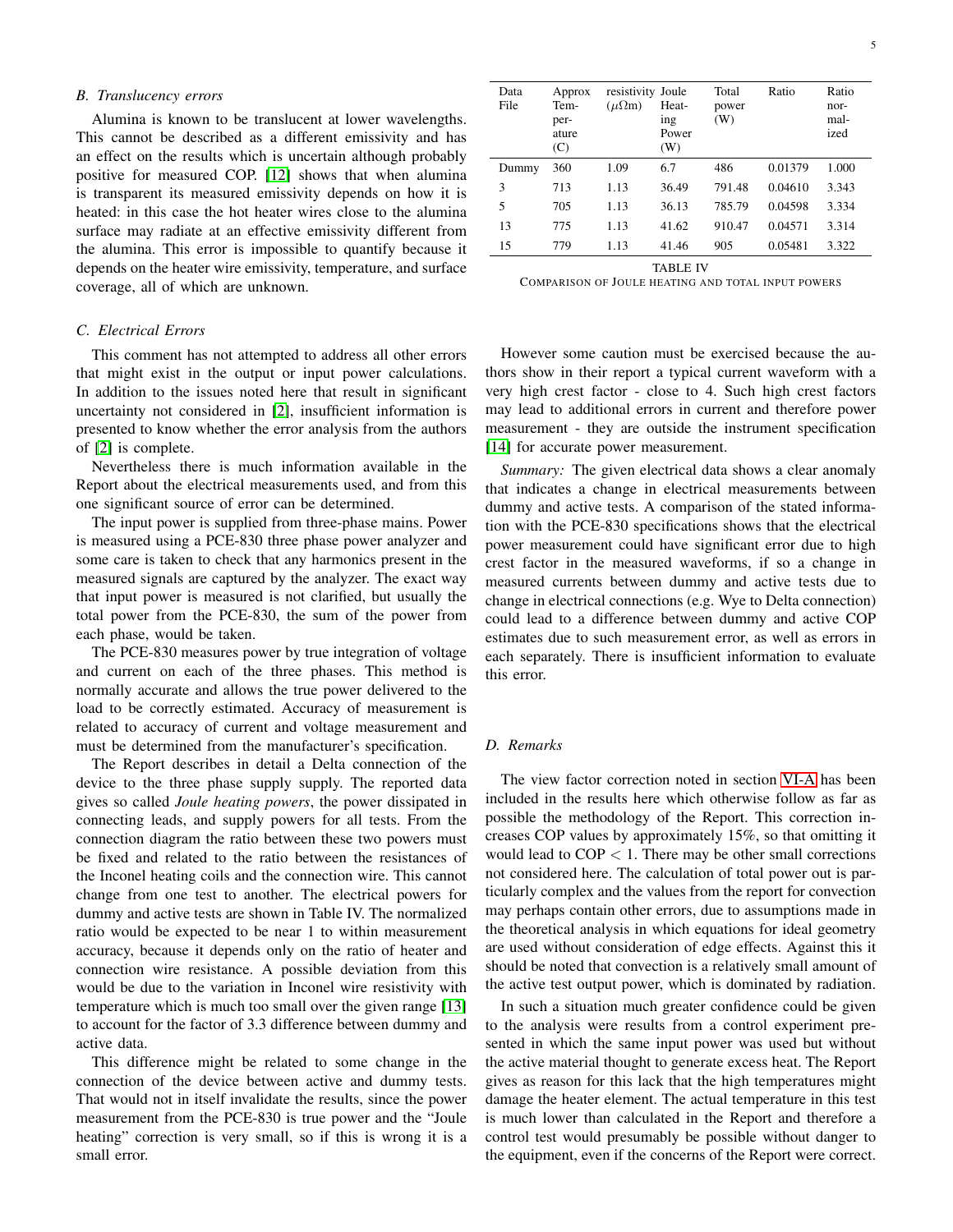#### VII. ISOTOPIC SHIFTS

<span id="page-5-0"></span>Isotopic tests of a sample of the fuel and ash show normal isotopic abundance for the fuel, and a striking  $99\%$  <sup>62</sup>Ni abundance in the ash. Both insertion and removal of this material from the reactor are stated in the report as being handled by the device inventor Rossi. The Report states that at least one of the authors was present during this process. This does not make these results independent because there could be no independent check that both operations were performed correctly without substitution.

The Report suggests that the measured isotopic shift is extraordinary and shows nuclear conversion. Isotopic shift can occur without nuclear conversion through various natural mechanisms that perform isotope enrichment. A particularly striking example of this is in the mercury found in old CFL bulbs, where the mechanism appears to be an unusual fractionation process described by Mead [\[15\]](#page-6-16). However in this example, and others, the fractionation is never complete. The results here of approximately  $20\%$  <sup>62</sup>Ni enriched to 99% within one step, also the fact that a random sample of the "ash" is so enriched would appear to imply that all of the "fuel" Ni has been isotopically converted, given a closed system, are extraordinary.

While speculation as to the meaning of this isotopic shift measurement is beyond the scope of this report there is one consequence that can properly be considered. We assume in what follows that the 99% measurement is considered accurate for the bulk sample. This is the simplest hypothesis, and is implicitly followed in the Report. Should the measurement not be accurate for the bulk of the fuel there would no longer be clear evidence of nuclear transmutation. Some new and remarkably effective fractionation mechanism could be hypothesised with the experimental and theoretical difficulties from nuclear transformation.

Supposing the measurement accurate, the  $62$ Ni isotopic shift is doubly extraordinary. It cannot be explained even by an extraordinary LENR hypothesis such as neutron formation from protons and subsequent capture by the <sup>58</sup>Ni. For such a conversion to happen, whatever the intermediate pathways, the overall result would be:

$$
41H + 58Ni \longrightarrow 62Ni
$$
  

$$
\Delta_{\text{mass}} = 4 \times 1.0078u + 57.9353u - 61.9283u = 0.0379u
$$

In the Lugano test the total fuel mass in given in the Report as 1g, and the fraction of Ni in the fuel as 55%. For a lower bound on expected energy we consider only the <sup>58</sup>Ni which constitutes, according to the Report, 67% of the total Ni. The mass of  $58$ Ni is therefore approximately 0.37g, and the mass loss is therefore:

$$
\Delta_{\rm mass} = 0.37 \frac{0.038}{58} g = 2.4 \times 10^{-7} \text{kg} = 2.16 \times 10^{10} \text{J}/c^2 = 6000 \text{kWh}/c^2
$$

The total time of the test is stated in the Report as 32 days, or 768 hours, and therefore the expected average rate of excess heat would be 7.8kW. This is a total energy release some  $20 \times$  larger than that possible given the observations

allowing  $\pm 50\%$  error. Therefore an additional extraordinary hypothesis would be required, of some endothermic nuclear reaction to balance the exothermic Ni conversion. Even then the Ni conversion remains anomalous because such complete conversion, implying reactant exhaustion, is not compatible with the constant power versus time dependence observed.

The Report concludes that the anomalous heat production, supported by this isotopic shift evidence, provides strong support for the hypothesis of a nuclear reaction. The isotopic shift remains a most extraordinary anomaly but it is one that hypothesized LENR does not resolve. It should be noted that this test is not independent. The device inventor conducted the fuel insertion and removal, and therefore was involved in the sample loading and sample collection process.

#### VIII. CONCLUSIONS

<span id="page-5-1"></span>The Report [\[2\]](#page-6-0) details a test of a new device with supposed extraordinary properties of sustained power generation with high energy and power density, that if true would be of great scientific and commercial significance. The suggested mechanism of low temperature nuclear reactions, capable of delivering the claimed high energy and power density, is supported by unusual isotopic shift measurements. These two measurements together, if correct, would be difficult to explain without some extraordinary mechanism.

The Report calculates a COP (power out / power in) of 3.2 and 3.6 for two tests with 755W and 865W input respectively. They suggest that the high calculated COP is evidence of large excess heat, and that this is further supported by the high differential COP: in this case 110W of extra input results in 761W of extra output.

The report uses an indirect method to calculate COP, and has neither control data, nor direct measurement of the device temperature.

The analysis here shows that the estimated excess heat in the Report is wrong, and results from an incorrect assumption that alumina is a gray body with temperature-dependent emissivity. In fact alumina has a non-gray-body frequency-dependent *spectral emissivity* that combines with Plank's Law to result in a temperature-dependent total emissivity. The infra-red thermography results must thus be adjusted using the relevant band emissivity of alumina, not the temperature-dependent total emissivity.

We show that when this error is corrected the resulting temperature is 779C, not the claimed 1401C. The total estimated power out from the system shows a COP of 1.07 and matches power in to within possible experimental error. Remarkably, the two tests with 755W and 865W input have very similar COP, and this similarity is not very sensitive to changes in parameters such as alumina emissivity. Thus the argument for high differential COP used by the Report as additional evidence falls and both the COP and differential COP are as expected for a system with no excess heat.

The code used to perform the recalculations is shown in Appendix A together with the precise data used to obtain the results quoted here. The potential errors in this experiment remain considerable and are discussed in Section VI above.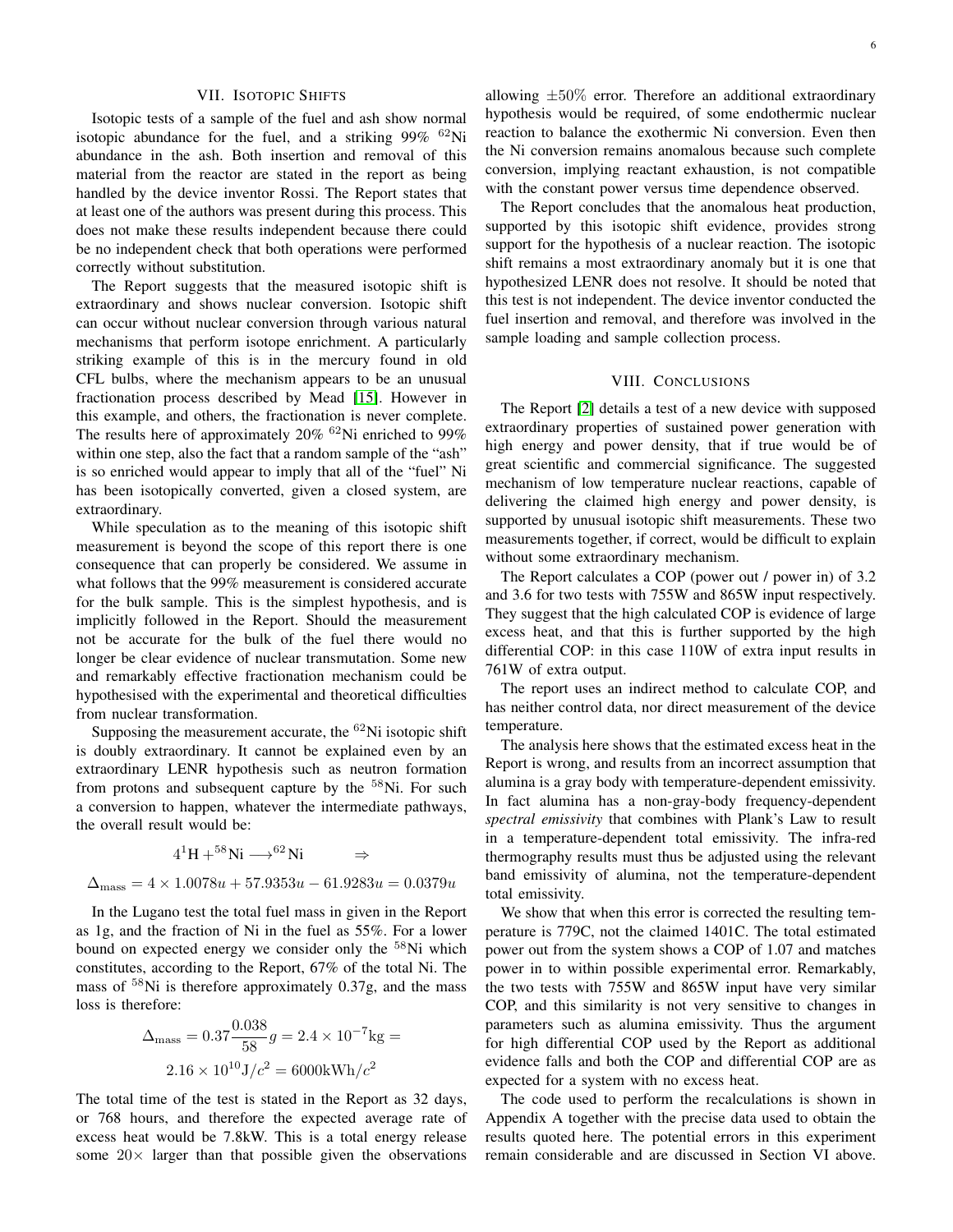There are also some additional errors in the recalculation due to the incomplete data published on the Report, and the use of averaged reported temperatures. Nevertheless both the COP adjustment, and the differential COP adjustment, are robust.

The unusual isotopic shift between the reactor "fuel" and the "ash" remains unexplained. It should be noted that both insertion and removal of this material from the reactor was handled by the device inventor Rossi and therefore, although the isotopic analysis was conducted independently, this result does not constitute independent evidence.

It is interesting that the mistake made in the Report would have been immediately detected had the experimental methodology followed normal thermographic practice and controlled temperature measurement through an independent check of surface emissivity. Alternatively a control experiment using a device without fuel and equal power input to that used in the active tests, as is common practice, would test assumptions. Such practice would improve the quality of any future tests.

## IX. POSTWORD

<span id="page-6-1"></span>An early draft of this paper was provided informally to the authors of the Report in order that they might refute any part of it that was wrong, or correct their mistake. It is unfortunate that the response has been silence, both publicly and privately. The mistake identified here invalidates the independent conclusion of the Report that Rossi's reactor generates abundant excess energy. It is therefore necessary, given that they do not refute this comment, that the authors of the Report retract this conclusion.

#### <span id="page-6-2"></span>**REFERENCES**

- <span id="page-6-3"></span>[1] G. Levi, E. Foschi, T. Hartman, B. Histad, R. Pettersson, L. Tegnr, H. Essn. *Indication of anomalous heat energy production in a reactor device containing hydrogen loaded nickel powder.* Arxiv: [http://arxiv.org/](http://arxiv.org/ftp/arxiv/papers/1305/1305.3913.pdf) [ftp/arxiv/papers/1305/1305.3913.pdf](http://arxiv.org/ftp/arxiv/papers/1305/1305.3913.pdf)
- <span id="page-6-0"></span>[2] G. Levi, E. Foschi, B. Hoistad, R. Pettersson, L. Tegner, and H. Essen. *Observation of abundant heat production from a reactor device and of isotopic changes in the fuel*, October 2014, Report URL: [http://www.](http://www.elforsk.se/Global/Omvärld_system/filer/LuganoReportSubmit.p) elforsk.se/Global/Omvrld [system/filer/LuganoReportSubmit.p](http://www.elforsk.se/Global/Omvärld_system/filer/LuganoReportSubmit.p)
- <span id="page-6-4"></span>[3] *European Patent Application EP000002368252B1* [https://depatisnet.](https://depatisnet.dpma.de/DepatisNet/depatisnet?action=pdf&docid=EP000002368252B1) [dpma.de/DepatisNet/depatisnet?action=pdf&docid=EP000002368252B1](https://depatisnet.dpma.de/DepatisNet/depatisnet?action=pdf&docid=EP000002368252B1)
- <span id="page-6-5"></span>[4] The Hindu BusinessLine. *Scientists warming up to "cold fusion", see potential in "other nuclear" energy* [http://www.thehindubusinessline.](http://www.thehindubusinessline.com/news/science/scientists-meet-to-discuss-the-other-nuclear-energy/article7085742.ece) [com/news/science/scientists-meet-to-discuss-the-other-nuclear-energy/](http://www.thehindubusinessline.com/news/science/scientists-meet-to-discuss-the-other-nuclear-energy/article7085742.ece) [article7085742.ece](http://www.thehindubusinessline.com/news/science/scientists-meet-to-discuss-the-other-nuclear-energy/article7085742.ece)
- <span id="page-6-7"></span>[5] B. Higgins *Making Sense of Alumina Spectral Emissivity. January 2015*. Report URL: [https://drive.google.com/file/d/](https://drive.google.com/file/d/0B5Pc25a4cOM2Zl9FWDFWSUpXc0U/view?usp=sharing) [0B5Pc25a4cOM2Zl9FWDFWSUpXc0U/view?usp=sharing](https://drive.google.com/file/d/0B5Pc25a4cOM2Zl9FWDFWSUpXc0U/view?usp=sharing)
- <span id="page-6-6"></span>[6] G. Ericsson, S. Pomp *Comments on the report "Indications of anomalous heat energy production in a reactor device containing hydrogen loaded nickel powder" [arXiv:1305.3913] by G.Levi, E.Foschi, T.Hartman, B.Histad, R.Pettersson, L.Tegnr, H.Essn*. Report URL: [http://arxiv.org/abs/](http://arxiv.org/abs/1306.6364) [1306.6364](http://arxiv.org/abs/1306.6364)
- <span id="page-6-8"></span>[7] Gruppo Scientifico per la Valutazione Indipendente di Tecnologie (GSVIT). *TPR2 Calorimetry of Hot-Cat performed by means of IR camera*. Report URL: [https://gsvit.wordpress.com/2015/03/02/](https://gsvit.wordpress.com/2015/03/02/tpr2-calorimetry-of-hot-cat-performed-by-means-of-ir-camera-2/) [tpr2-calorimetry-of-hot-cat-performed-by-means-of-ir-camera-2/](https://gsvit.wordpress.com/2015/03/02/tpr2-calorimetry-of-hot-cat-performed-by-means-of-ir-camera-2/)
- <span id="page-6-9"></span>[8] Martin Fleischmann Memorial Project (MFMP).*Interesting notes from the test* Report URL: [https://gsvit.files.wordpress.com/2015/02/](https://gsvit.files.wordpress.com/2015/02/emissivity-test1.pdf) [emissivity-test1.pdf](https://gsvit.files.wordpress.com/2015/02/emissivity-test1.pdf)
- <span id="page-6-10"></span>[9] *USPTO Final rejection Patent 12/736,193 dated 3/13/2015*. [http://www.](http://www.scribd.com/doc/258595858/USPTO-Final-Rejection-Rossi-Patent) [scribd.com/doc/258595858/USPTO-Final-Rejection-Rossi-Patent](http://www.scribd.com/doc/258595858/USPTO-Final-Rejection-Rossi-Patent)
- <span id="page-6-11"></span>[10] Optris GmbH. *Optris PI-160 manual*. [http://www.optris.com/](http://www.optris.com/thermal-imager-pi160?file=tl_files/downloads/Manuals/Englisch/Infrared%20Cameras/Manual%20optris%20PI.pdf) thermal-imager-pi160?file=tl\_[files/downloads/Manuals/Englisch/](http://www.optris.com/thermal-imager-pi160?file=tl_files/downloads/Manuals/Englisch/Infrared%20Cameras/Manual%20optris%20PI.pdf) [Infrared%20Cameras/Manual%20optris%20PI.pdf](http://www.optris.com/thermal-imager-pi160?file=tl_files/downloads/Manuals/Englisch/Infrared%20Cameras/Manual%20optris%20PI.pdf)
- <span id="page-6-12"></span>[11] J. R. Howell. *A Catalog of Radiation Heat Transfer Configuration Factors* <http://www.thermalradiation.net/sectionc/C-4.html>
- <span id="page-6-13"></span>[12] D. Demange, M. Bejet, and B. Dufour *New Methods for Measuring the Thermal Emissivity of Semi-transparent and Opaque Materials* [http:](http://qirt.gel.ulaval.ca/archives/qirt2006/papers/087.pdf) [//qirt.gel.ulaval.ca/archives/qirt2006/papers/087.pdf](http://qirt.gel.ulaval.ca/archives/qirt2006/papers/087.pdf)
- <span id="page-6-14"></span>[13] *Inconel 600 Data Sheet* [http://www.specialmetals.com/documents/](http://www.specialmetals.com/documents/Inconel%20alloy%20600.pdf) [Inconel%20alloy%20600.pdf](http://www.specialmetals.com/documents/Inconel%20alloy%20600.pdf)
- <span id="page-6-15"></span>[14] PCE Instruments. *PCE-830 specifications*. [http://www.industrial-needs.](http://www.industrial-needs.com/technical-data/power-anlayser-PCE-830.htm) [com/technical-data/power-anlayser-PCE-830.htm](http://www.industrial-needs.com/technical-data/power-anlayser-PCE-830.htm)
- <span id="page-6-16"></span>[15] C. Mead, J. R. Lyons, T. M. Johnson, and A. D. Anbar *Unique Hg Stable Isotope Signatures of Compact Fluorescent Lamp-Sourced Hg*. Environ. Sci. Technol., 2013, 47 (6), pp 25422547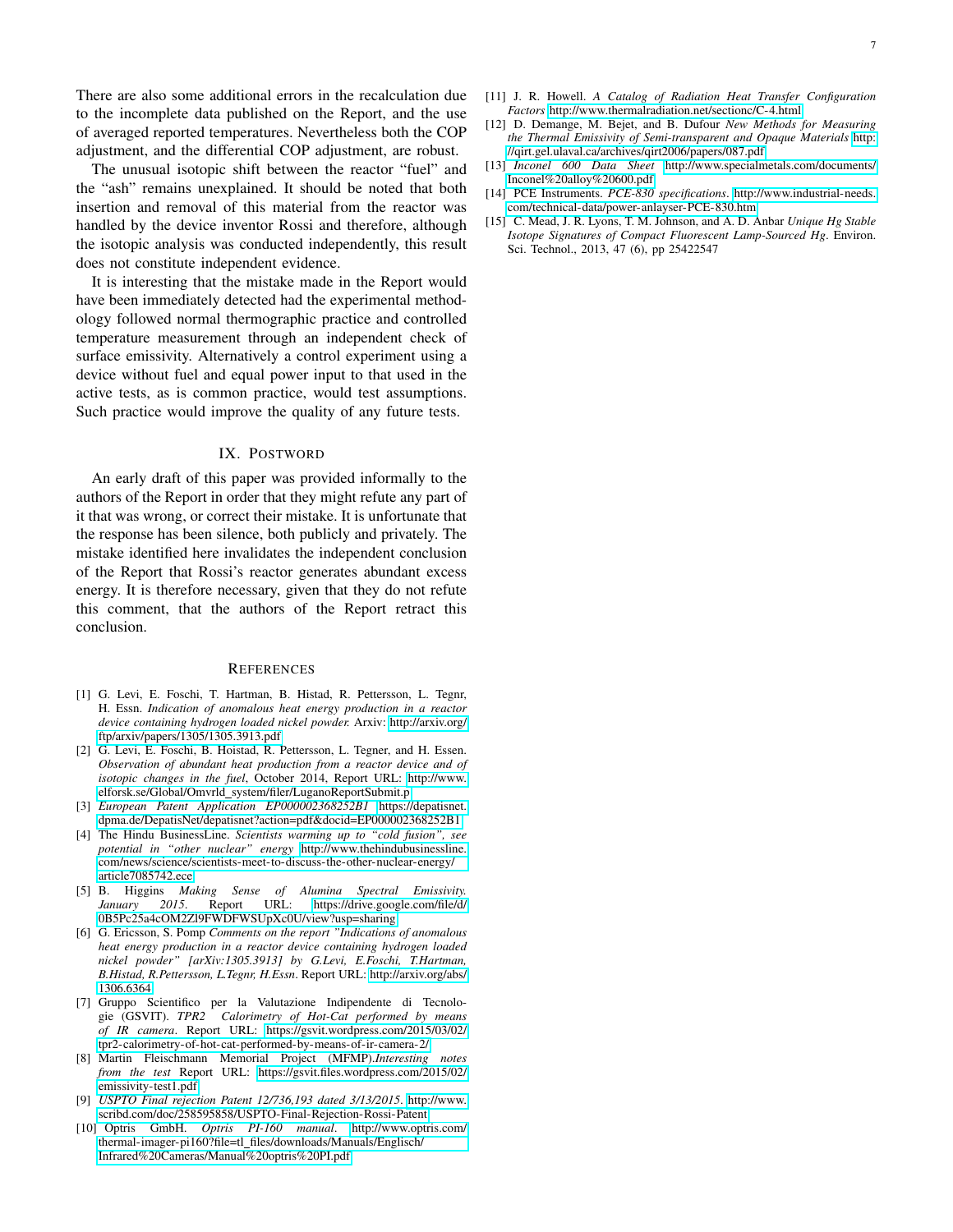```
#-------------------------------------------------------------------------------
# Name: Emissivity Calculations
# Purpose: numerical integration of Planck Law
# Version: 1.2
# Python: 2.7
#-------------------------------------------------------------------------------
# Changelog:
# v1.1 -> v1.2
# add emissivity correction for reactor ridges.
# every real emissivity is corrected by e' = e/(1 - F(1-e))# however note that the report emissivity is still used since it was entered
# into Optris without any correction for ridges and affects report results
# v1 -> v1.1
# Bolometer function added to calculation (instead of assuming constant
# in range 7.5u - 13u)
# Description added to power adjustment approximations
# Results printed for a range of possible inputs:
# band emissivity, bolometer characteristics.
# dummy run "ballpark figure" for temp explained and made weighted av of
# surface temps. NB this is still not done properly!
from math import exp,sin,pi
from functools import partial
import scipy.interpolate as sp
import numpy
import matplotlib.pyplot as plt
#Physical constants (SI units)
c = 2.997e8
k = 1.38e-23
h = 6.626e - 34NUM_PTS = 100 # number of points for numerical integration and interpolation
BANDL = 7.5e-6
BANDH = 14e-6
# Play with these constants to show sensitivity of results to emissivity
BAND_E_BIAS = 1.0 # 1.0 => no change, multiples (1-e) spectral values in band
                   # e.g. 2 moves values up from 0.9 to 0.95, 0.8 to 0.9 etc
                   # e.g. 0.5 moves values down 0.9 to 0.8, 0.8 to 0.6 etc
REAL_E_BIAS = 1.0 # 1.0 => no change, multiplies low e values
BOLOMETER_SKEW = '' # '' => normal, 'high' => high lambda bias,
                    # 'low' => low lambda bias
ROOM_TEMP = 21 # Centigrade
data = {
# datasets from report: Temp/C, Pin, Prad, Pconv, Prods, Pjoule
# each item has as key the number of the relevant active run file or 0 for dummy
        12:[1401, 907, 2398, 428, 353, 42 ],
```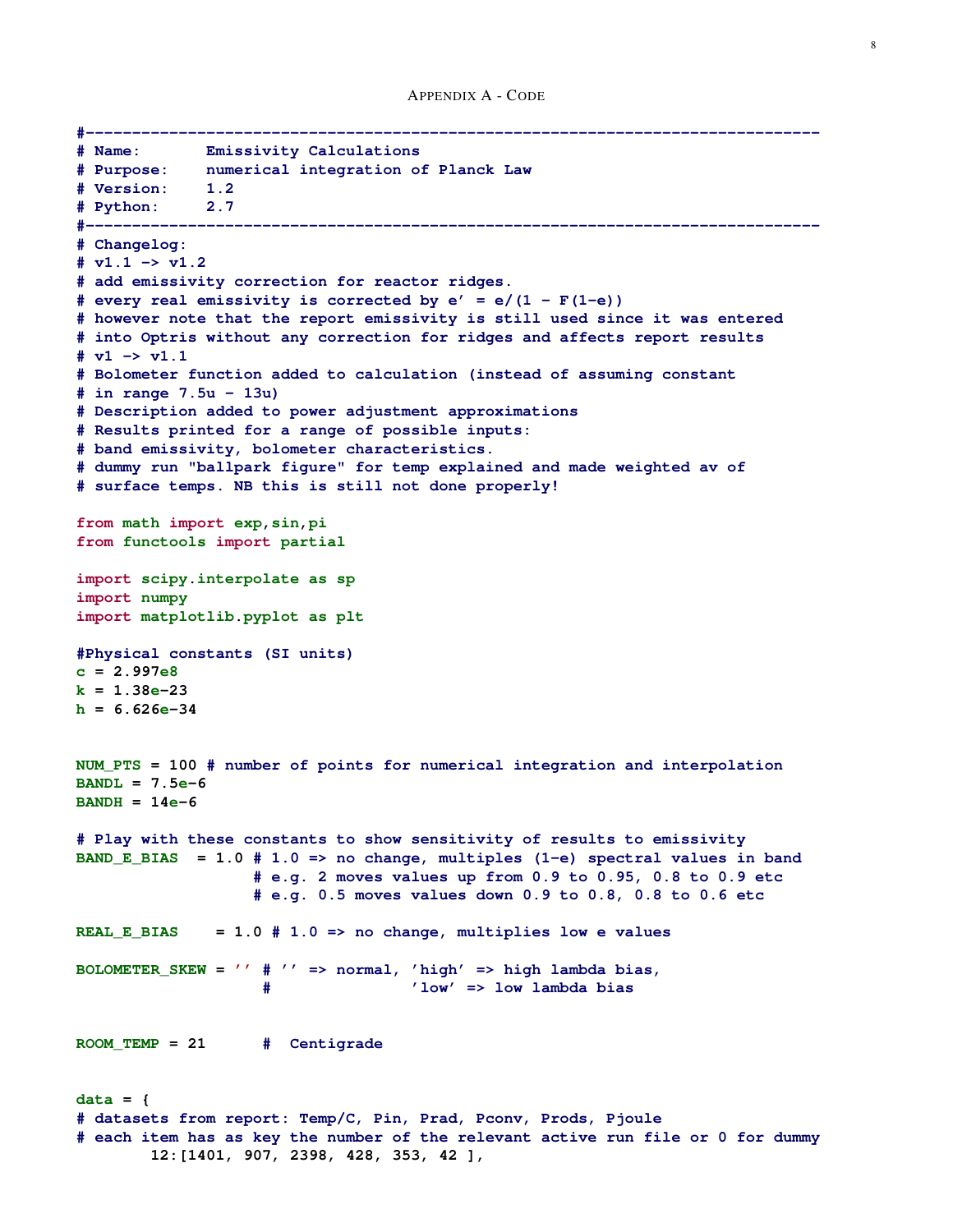```
3: [1256, 791, 1725, 385, 308, 36],
        0: [400, 486, 183, 133, 130, 7] #NB see note below
        }
# Note on dummy figures.
# The data for the dummy run is given in different form from the active runs
# with details of temoeratures from different segments. Rather than complicate
# the analysis we take a surface weighted average temperature here.
# Because convection is much
# more important in the dummy this average is more correct for the calculation
# of the adjustment factor than the max recator body figure.
# It should be noted that the dummy run recalculation is therefore more "hand
# waving than the active runs recalculation. A better job could be done by
# considering each part separately for the dummy run - maybe that would deal
# with the remaining difference between dummy and active runs.
# points defining curve of alumina spectral emissivity in IR band
# NB there is a small change in this curve with temperature which is ignored
alumina_spectral_e_pts = sorted({ 7e-6:0.92, 8e-6:0.94, 10e-6:0.95, 11e-6:0.90,
        12e-6:0.52, 13e-6:0.53, 15.5e-6:0.28}.items())
# points defining spectral sensitivity of IR camera within its band
bol_sens_pts = sorted({7e-6:0.1, 7.5e-6:0.2, 8.2e-6:0.9,
                     8.7e-6:1.0,9.6e-6:0.92, 10.1e-6:0.96, 11e-6:0.85,12e-6:0.5,
                     13e-6:0.41 ,13.5e-6:0.31,14.2e-6:0.34 }.items())
def bolometer_sensitivity_pts():
    return [(l, 0.0 if (l < 10e-6 and BOLOMETER_SKEW=='high') or
                (l > 10e-6 and BOLOMETER_SKEW=='low')
                else x) for (l,x) in bol_sens_pts]
# points defining the total emissivity curve for alumina used in the report
# note this does not need to be correct, just what the report testers used
# NB temperatures are in C not K
rep_alumina_tot_e_pts = sorted({ 20:0.66, 200:0.7,350:0.79, 480:0.7, 900:0.48,
                                 1250:0.41, 1510:0.4 }.items())
view_factor = 1.0 - sin(pi/4.0) # correct view factor for ridges
#------------------------------------------------------------------------------
                               # UTILITY FUNCTIONS
    # -----------------------------------------------------------------------------
def e_adjust(e):
    # adjust e by view factor
    return e / (1.0 - view_factor*(1.0-e))
def temp_to_k(tempc):
    return tempc+273
def frange(x, y, jump):
   while x < y:
      yield x
      x += jump
```
9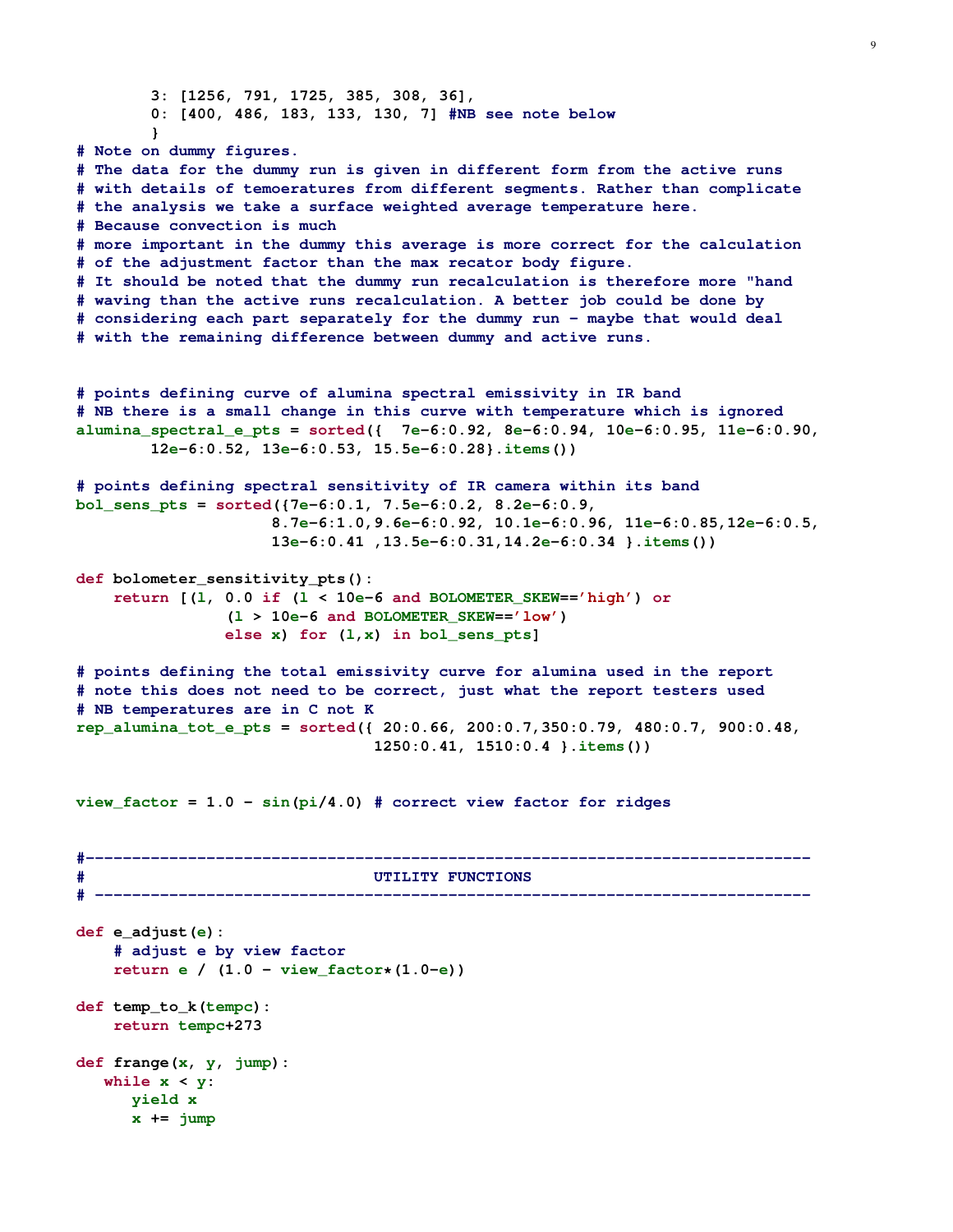```
def weighted_av(a, b, yfun, wfun):
# form weighted av of yfun weighted by wfun over range a to b
   ysum = 0
   wsum = 0
   for y in frange(a, b, (b-a)/NUM_PTS):
       w = wfun(y)wsum += w
       ysum += yfun(y) *wreturn float(ysum)/wsum
def interp(t1, pts):
    if t1 < pts[0][0] or t1 > pts[-1][0]:
        print 'out of range interpolation input',t1, pts
        raise
    for i, (temp, e) in enumerate(pts):
        if temp > t1:
           temp0, e0 = pts[i-1]frac = (t1-temp0)/float(temp-temp0)
           return frac*e+(1-frac)*e0
# subfunction used to generate point data
def fun_to_pts(a, b, fun):
   res = {}
    for x in frange(a,b,(b-a)/float(NUM_PTS)):
        res[x]=fun(x)
    return sorted(res.items())
#------------------------------------------------------------------------------
# FUNCTIONS CALCULATED FROM DATA
# -----------------------------------------------------------------------------
def rep_alumina_tot_e_fun(tp):
    # not adjusted for ridges since Report did not do this
    return interp(tp,rep_alumina_tot_e_pts)
def real_alumina_tot_e_fun(tp):
    # not adjusted for ridges since Report did not do this
   e = rep_alumina_tot_e_fun(tp)
   if e < 0.65:
        e *= REAL_E_BIAS
        if e > 0.65: e = 0.65
        if e < 0: e = 0
   return e
def alumina_spectral_e_fun(l):
    # used only for alumina emissivity in bolometer bandwidth
    # adjusted for ridges
    return e_adjust(1-((1- interp(l, alumina_spectral_e_pts))*BAND_E_BIAS))
def band_sens_weighting_fun(tp, l):
    return interp(l, bolometer_sensitivity_pts())*planck(l,tp)
```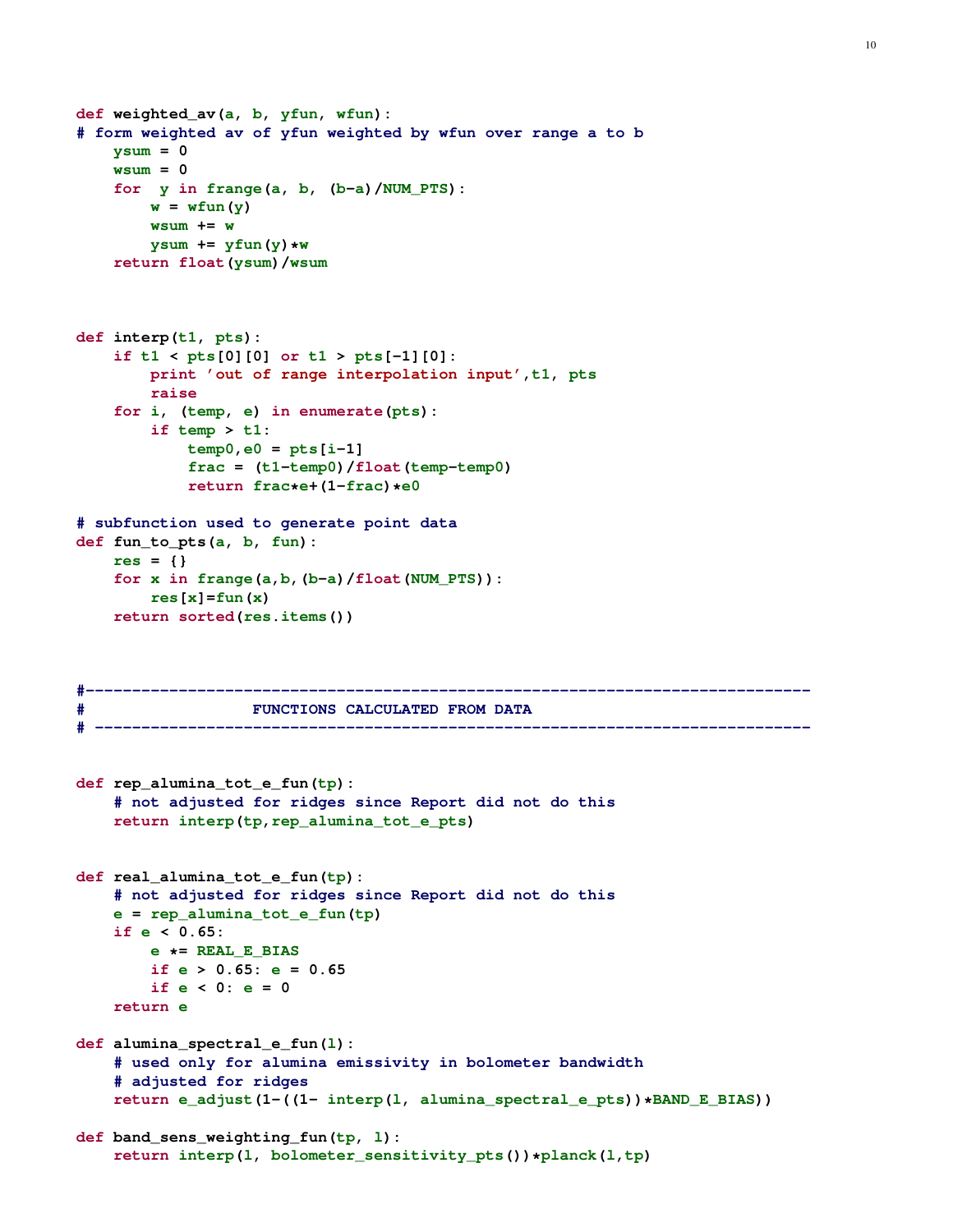```
# NB this is a function used to generate points on curve.
# These are then interpolated.
def alumina_band_e_fun_temp(tp):
    return weighted_av(BANDL, BANDH, alumina_spectral_e_fun,
        partial(band_sens_weighting_fun, tp))
# Interpolates points generated from above function - for efficiency
def alumina_band_e_fun(tp):
    return interp(tp, alumina_band_e_pts)
# the ideal black body spectrum function from theory
# constant multiplier here is arbitrary
# tp is temperature in C
# l is wavelength in metres
# result is divided by 1e30 to keep numbers within double bounds.
def planck(l, tp):
    return 1/((1e6*l)**5*(exp(c*h/(l*k*temp_to_k(tp)))-1.0))
def planck_band_ratio(tp1, tp2):
    vals1 = [band_sens_weighting_fun(tp1,l)
        for l in frange(BANDL,BANDH,(BANDH-BANDL)/float(NUM_PTS))]
    vals2 = [band_sens_weighting_fun(tp2,l)
        for l in frange(BANDL,BANDH,(BANDH-BANDL)/float(NUM_PTS))]
    return sum(vals1)/sum(vals2)
def solve(tp):
    # iterate to get temperature solving eqn
    r_target = rep_alumina_tot_e_fun(tp)/alumina_band_e_fun(tp)
   t1 = tp
    while planck_band_ratio(t1,tp) > r_target:
        r_target = rep_alumina_tot_e_fun(tp)/alumina_band_e_fun(t1)
        t1 *= 0.95
    while planck_band_ratio(t1,tp) < r_target:
        t1 *= 1.01
    while planck_band_ratio(t1,tp) > r_target:
       t1 *= 0.999
   return t1
#------------------------------------------------------------------------------
# DISPLAY FUNCTIONS (REQUIRES NUMPY, SCIPY, PYLAB)
# -----------------------------------------------------------------------------
def interp1(pts):
   xv = numpy.asarray([x for (x,y) in pts])
    yv = numpy.asarray([y for (x,y) in pts])
    xnew = numpy.linspace(pts[0][0], pts[-1][0], 100)
   tck = sp.splrep(xv, yv, s=0,k=1)
   ynew = sp.splev(xnew, tck,der=0)
   plt.plot(xnew, ynew)
   plt.title('Band Emissivity')
   plt.show()
```
**#------------------------------------------------------------------------------**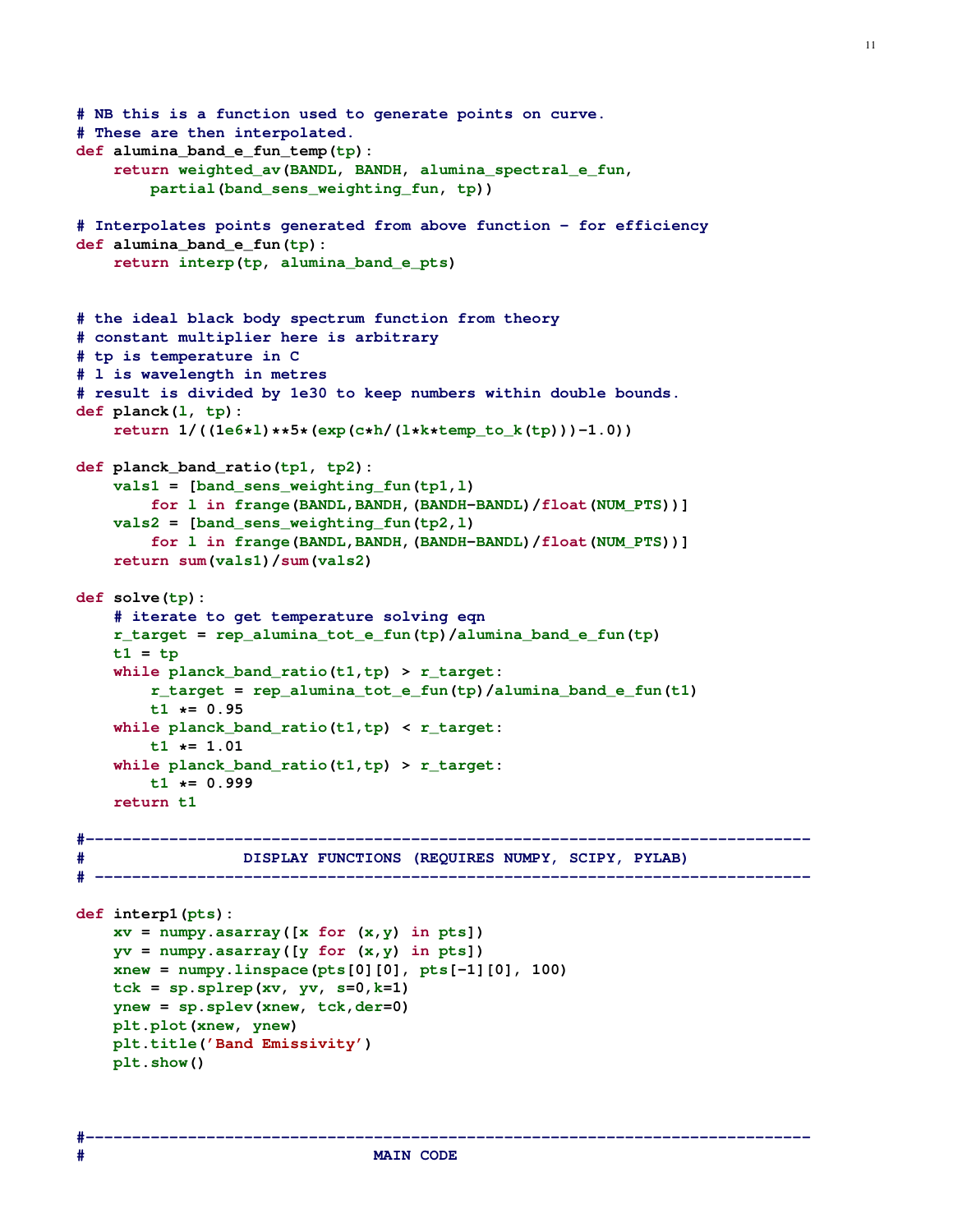```
def pconv(dats):
    [t1,pin, prad,pconv,prods,pjoule] = dats
    global BOLOMETER_SKEW, BAND_E_BIAS
    # print the results for normal, biassed low lambda,
    # biassed high lambda, bolometer sensitivity (bskew)
    # and for band emissivity (band_bias) shifted higher (0.5) AND LOWER (1.5)
    # from nominal
    for band_bias in [1.0, 1.5, 0.5]:
        for bskew in ['', 'low', 'high']:
            BOLOMETER_SKEW = bskew
            BAND_E_BIAS = band_bias
            if not bskew: bskew = 'none'
            t2 = \text{solve}(t1)# Note that solve(t1) finds the real temperature t2 for a given
            # reported temperature t1. We then calculate power adjustment
            # factors (arad,aconv) = power_adj(t1,t2) for the ratios of real
            # rad or conv powers to reported powers
            # We apply these factors to the report powers to find the real powers
            #
            #
            #
            # The problem is that not all the reactor is at the same temperature
            # Available data for power is given as radiation, convection, rods.
            # The joule heating is a very small correction to pin.
            # The reactor body is at the headline temperature, the caps are at a
            # lower temperature. The surface areas are:
            # body = 10*1.25*e-3 = 12.5e-3 mˆ2
            # caps = 6*1.67e-3 = 10e-3 mˆ2
            #
            # we adjust radiation and convection using the factor for the reactor
            # body which makes 55% of the surface area, nearly all of the
            # radiated power (because of the high temp dependence) and more than
            # half of the convected power. The caps power thus has the wrong
            # conversion factor applied: at a lower temperature the reduction
            # factor will be less. However for active tests this is a small
            # effect, because Prad dominates and the contribution here from caps
            # is small.
            #
            # Note the way the dummy headline temperature is given as a ballpark
            # figure between body and caps, weighted by area.
            #
            # For dummy test the caps contribution is larger than for Prad but
            # here the difference between the power_adj factors for the two
            # areas is small. Overall the error due to this approximation is
            # similarly small. A more accurate calculation could be done for
            # the dummy test where more data is available. However this is
            # very close for the active test powers because radiation depends
            # as Tˆ4 and is nearly all from the reactor body.
            # See elsewhere for a fuller error analysis.
            #
            # The rods temperature varies. We average the rad and conv factors
            # for a rough estimate. Given the rods contribution is small
            # this will suffice. We use the adjustment factor from this average
            # temperature for all the rods power.
            pout1 = prad+pconv+prods
```
**# -----------------------------------------------------------------------------**